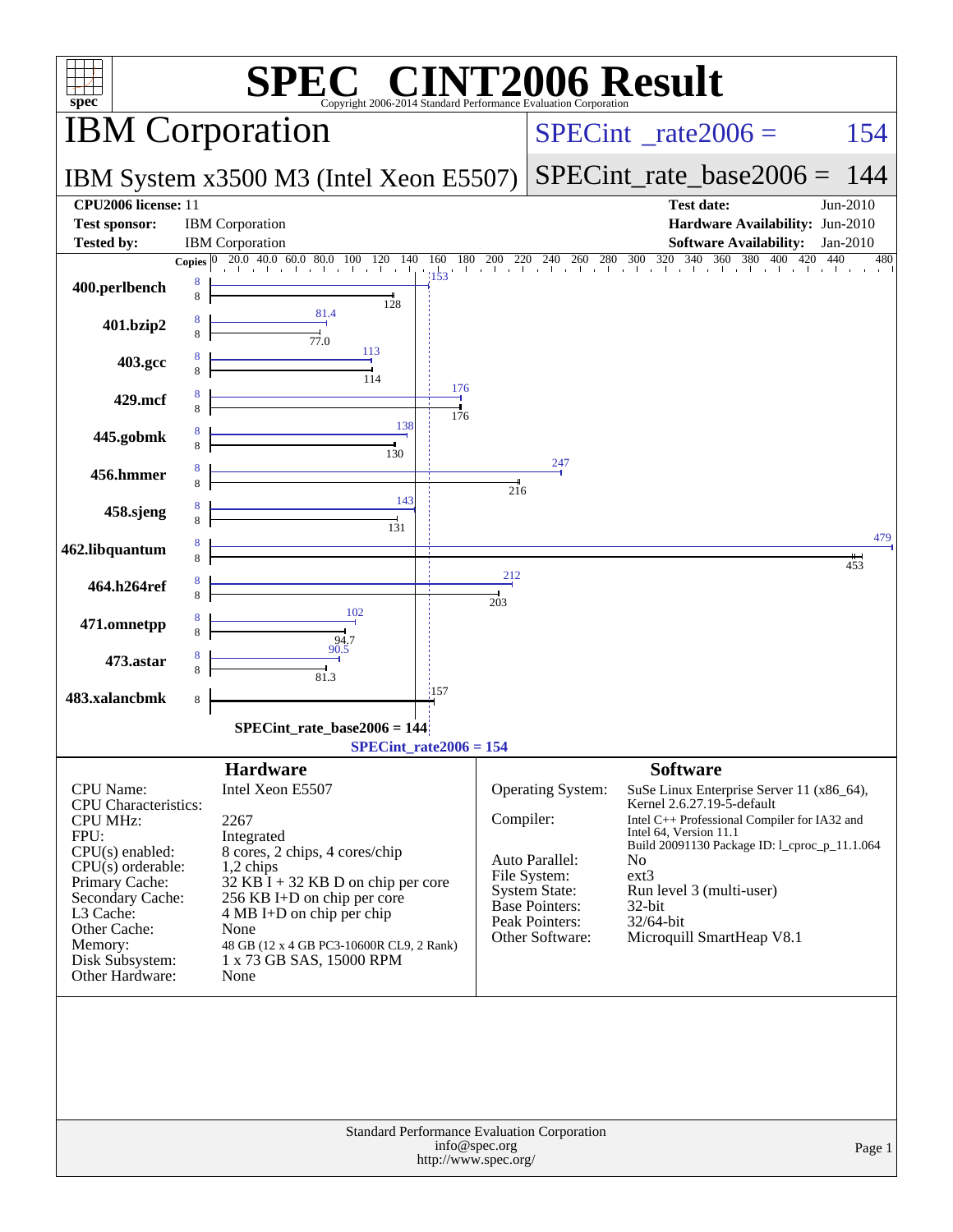

## IBM Corporation

#### SPECint rate $2006 = 154$

#### IBM System x3500 M3 (Intel Xeon E5507) [SPECint\\_rate\\_base2006 =](http://www.spec.org/auto/cpu2006/Docs/result-fields.html#SPECintratebase2006) 144

**[CPU2006 license:](http://www.spec.org/auto/cpu2006/Docs/result-fields.html#CPU2006license)** 11 **[Test date:](http://www.spec.org/auto/cpu2006/Docs/result-fields.html#Testdate)** Jun-2010

**[Test sponsor:](http://www.spec.org/auto/cpu2006/Docs/result-fields.html#Testsponsor)** IBM Corporation **[Hardware Availability:](http://www.spec.org/auto/cpu2006/Docs/result-fields.html#HardwareAvailability)** Jun-2010 **[Tested by:](http://www.spec.org/auto/cpu2006/Docs/result-fields.html#Testedby)** IBM Corporation **[Software Availability:](http://www.spec.org/auto/cpu2006/Docs/result-fields.html#SoftwareAvailability)** Jan-2010

#### **[Results Table](http://www.spec.org/auto/cpu2006/Docs/result-fields.html#ResultsTable)**

|                    | <b>Base</b>   |                |       |                                                                                                          |       |                |       | <b>Peak</b>   |                |              |                |              |                |              |
|--------------------|---------------|----------------|-------|----------------------------------------------------------------------------------------------------------|-------|----------------|-------|---------------|----------------|--------------|----------------|--------------|----------------|--------------|
| <b>Benchmark</b>   | <b>Copies</b> | <b>Seconds</b> | Ratio | <b>Seconds</b>                                                                                           | Ratio | <b>Seconds</b> | Ratio | <b>Copies</b> | <b>Seconds</b> | <b>Ratio</b> | <b>Seconds</b> | <b>Ratio</b> | <b>Seconds</b> | <b>Ratio</b> |
| 400.perlbench      | 8             | 611            | 128   | 610                                                                                                      | 128   | 607            | 129   | 8             | 510            | 153          | 510            | 153          | 511            | 153          |
| 401.bzip2          | 8             | 1002           | 77.0  | 1005                                                                                                     | 76.8  | 1003           | 77.0  | 8             | 948            | 81.4         | 948            | 81.4         | 947            | 81.5         |
| $403.\mathrm{gcc}$ | 8             | 567            | 114   | 565                                                                                                      | 114   | 565            | 114   | 8             | 569            | <b>113</b>   | 570            | 113          | 567            | 114          |
| $429$ .mcf         | 8             | 417            | 175   | 414                                                                                                      | 176   | 415            | 176   | 8             | 415            | 176          | 414            | 176          | 415            | 176          |
| $445$ .gobmk       | 8             | 647            | 130   | 644                                                                                                      | 130   | 649            | 129   | 8             | 607            | 138          | 606            | 138          | 608            | 138          |
| 456.hmmer          | 8             | 345            | 216   | 345                                                                                                      | 216   | 343            | 217   | 8             | 303            | 246          | 303            | 247          | 303            | 247          |
| $458$ .sjeng       | 8             | 737            | 131   | 738                                                                                                      | 131   | 737            | 131   | 8             | 675            | 143          | 675            | 143          | 675            | 143          |
| 462.libquantum     | 8             | 366            | 453   | 367                                                                                                      | 451   | 362            | 458   | 8             | 346            | 479          | 345            | 480          | 346            | 479          |
| 464.h264ref        | 8             | 874            | 203   | 875                                                                                                      | 202   | 873            | 203   | 8             | 834            | 212          | 835            | 212          | 834            | 212          |
| 471.omnetpp        | 8             | 528            | 94.7  | 529                                                                                                      | 94.6  | 528            | 94.7  | 8             | 491            | <b>102</b>   | 491            | 102          | 491            | 102          |
| $473.$ astar       | 8             | 691            | 81.3  | 689                                                                                                      | 81.5  | 691            | 81.2  | 8             | 620            | 90.6         | 621            | 90.4         | 620            | 90.5         |
| 483.xalancbmk      | 8             | 351            | 157   | 351                                                                                                      | 157   | 350            | 157   | 8             | 351            | 157          | 351            | 157          | 350            | 157          |
|                    |               |                |       | Results appear in the order in which they were run. Bold underlined text indicates a median measurement. |       |                |       |               |                |              |                |              |                |              |

#### **[Submit Notes](http://www.spec.org/auto/cpu2006/Docs/result-fields.html#SubmitNotes)**

The config file option 'submit' was used. numactl was used to bind copies to the cores

#### **[Platform Notes](http://www.spec.org/auto/cpu2006/Docs/result-fields.html#PlatformNotes)**

 Turbo Mode Enable Turbo Boost set to Traditional CPU C State Enable

#### **[General Notes](http://www.spec.org/auto/cpu2006/Docs/result-fields.html#GeneralNotes)**

 Binaries were compiled on SLES 10 with Binutils 2.18.50.0.7.20080502 'ulimit -s unlimited' was used to set the stack size to unlimited prior to run

#### **[Base Compiler Invocation](http://www.spec.org/auto/cpu2006/Docs/result-fields.html#BaseCompilerInvocation)**

[C benchmarks](http://www.spec.org/auto/cpu2006/Docs/result-fields.html#Cbenchmarks): [icc -m32](http://www.spec.org/cpu2006/results/res2010q3/cpu2006-20100719-12518.flags.html#user_CCbase_intel_icc_32bit_5ff4a39e364c98233615fdd38438c6f2)

[C++ benchmarks:](http://www.spec.org/auto/cpu2006/Docs/result-fields.html#CXXbenchmarks) [icpc -m32](http://www.spec.org/cpu2006/results/res2010q3/cpu2006-20100719-12518.flags.html#user_CXXbase_intel_icpc_32bit_4e5a5ef1a53fd332b3c49e69c3330699)

> Standard Performance Evaluation Corporation [info@spec.org](mailto:info@spec.org) <http://www.spec.org/>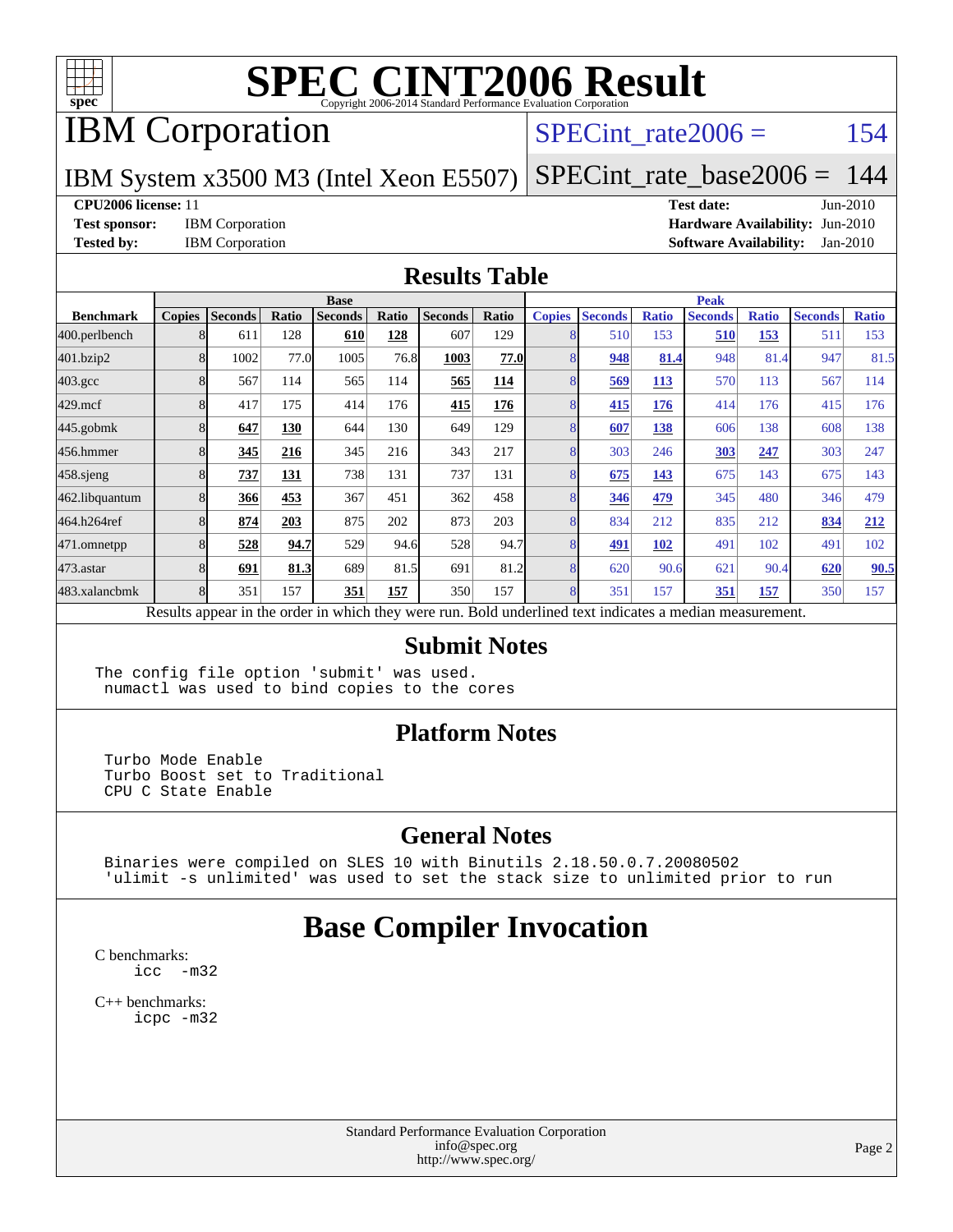

IBM Corporation

 $SPECTnt_rate2006 = 154$ 

IBM System x3500 M3 (Intel Xeon E5507) [SPECint\\_rate\\_base2006 =](http://www.spec.org/auto/cpu2006/Docs/result-fields.html#SPECintratebase2006) 144

**[Test sponsor:](http://www.spec.org/auto/cpu2006/Docs/result-fields.html#Testsponsor)** IBM Corporation **[Hardware Availability:](http://www.spec.org/auto/cpu2006/Docs/result-fields.html#HardwareAvailability)** Jun-2010 **[Tested by:](http://www.spec.org/auto/cpu2006/Docs/result-fields.html#Testedby)** IBM Corporation **[Software Availability:](http://www.spec.org/auto/cpu2006/Docs/result-fields.html#SoftwareAvailability)** Jan-2010

**[CPU2006 license:](http://www.spec.org/auto/cpu2006/Docs/result-fields.html#CPU2006license)** 11 **[Test date:](http://www.spec.org/auto/cpu2006/Docs/result-fields.html#Testdate)** Jun-2010

#### **[Base Portability Flags](http://www.spec.org/auto/cpu2006/Docs/result-fields.html#BasePortabilityFlags)**

 400.perlbench: [-DSPEC\\_CPU\\_LINUX\\_IA32](http://www.spec.org/cpu2006/results/res2010q3/cpu2006-20100719-12518.flags.html#b400.perlbench_baseCPORTABILITY_DSPEC_CPU_LINUX_IA32) 462.libquantum: [-DSPEC\\_CPU\\_LINUX](http://www.spec.org/cpu2006/results/res2010q3/cpu2006-20100719-12518.flags.html#b462.libquantum_baseCPORTABILITY_DSPEC_CPU_LINUX) 483.xalancbmk: [-DSPEC\\_CPU\\_LINUX](http://www.spec.org/cpu2006/results/res2010q3/cpu2006-20100719-12518.flags.html#b483.xalancbmk_baseCXXPORTABILITY_DSPEC_CPU_LINUX)

**[Base Optimization Flags](http://www.spec.org/auto/cpu2006/Docs/result-fields.html#BaseOptimizationFlags)**

[C benchmarks](http://www.spec.org/auto/cpu2006/Docs/result-fields.html#Cbenchmarks):

[-xSSE4.2](http://www.spec.org/cpu2006/results/res2010q3/cpu2006-20100719-12518.flags.html#user_CCbase_f-xSSE42_f91528193cf0b216347adb8b939d4107) [-ipo](http://www.spec.org/cpu2006/results/res2010q3/cpu2006-20100719-12518.flags.html#user_CCbase_f-ipo) [-O3](http://www.spec.org/cpu2006/results/res2010q3/cpu2006-20100719-12518.flags.html#user_CCbase_f-O3) [-no-prec-div](http://www.spec.org/cpu2006/results/res2010q3/cpu2006-20100719-12518.flags.html#user_CCbase_f-no-prec-div) [-static](http://www.spec.org/cpu2006/results/res2010q3/cpu2006-20100719-12518.flags.html#user_CCbase_f-static) [-opt-prefetch](http://www.spec.org/cpu2006/results/res2010q3/cpu2006-20100719-12518.flags.html#user_CCbase_f-opt-prefetch)

[C++ benchmarks:](http://www.spec.org/auto/cpu2006/Docs/result-fields.html#CXXbenchmarks)

[-xSSE4.2](http://www.spec.org/cpu2006/results/res2010q3/cpu2006-20100719-12518.flags.html#user_CXXbase_f-xSSE42_f91528193cf0b216347adb8b939d4107) [-ipo](http://www.spec.org/cpu2006/results/res2010q3/cpu2006-20100719-12518.flags.html#user_CXXbase_f-ipo) [-O3](http://www.spec.org/cpu2006/results/res2010q3/cpu2006-20100719-12518.flags.html#user_CXXbase_f-O3) [-no-prec-div](http://www.spec.org/cpu2006/results/res2010q3/cpu2006-20100719-12518.flags.html#user_CXXbase_f-no-prec-div) [-opt-prefetch](http://www.spec.org/cpu2006/results/res2010q3/cpu2006-20100719-12518.flags.html#user_CXXbase_f-opt-prefetch) [-Wl,-z,muldefs](http://www.spec.org/cpu2006/results/res2010q3/cpu2006-20100719-12518.flags.html#user_CXXbase_link_force_multiple1_74079c344b956b9658436fd1b6dd3a8a) [-L/home/cmplr/usr3/alrahate/cpu2006.1.1.ic11.1/libic11.1-32bit -lsmartheap](http://www.spec.org/cpu2006/results/res2010q3/cpu2006-20100719-12518.flags.html#user_CXXbase_SmartHeap_d86dffe4a79b79ef8890d5cce17030c3)

#### **[Base Other Flags](http://www.spec.org/auto/cpu2006/Docs/result-fields.html#BaseOtherFlags)**

[C benchmarks](http://www.spec.org/auto/cpu2006/Docs/result-fields.html#Cbenchmarks):

403.gcc: [-Dalloca=\\_alloca](http://www.spec.org/cpu2006/results/res2010q3/cpu2006-20100719-12518.flags.html#b403.gcc_baseEXTRA_CFLAGS_Dalloca_be3056838c12de2578596ca5467af7f3)

#### **[Peak Compiler Invocation](http://www.spec.org/auto/cpu2006/Docs/result-fields.html#PeakCompilerInvocation)**

[C benchmarks \(except as noted below\)](http://www.spec.org/auto/cpu2006/Docs/result-fields.html#Cbenchmarksexceptasnotedbelow):

[icc -m32](http://www.spec.org/cpu2006/results/res2010q3/cpu2006-20100719-12518.flags.html#user_CCpeak_intel_icc_32bit_5ff4a39e364c98233615fdd38438c6f2)

401.bzip2: [icc -m64](http://www.spec.org/cpu2006/results/res2010q3/cpu2006-20100719-12518.flags.html#user_peakCCLD401_bzip2_intel_icc_64bit_bda6cc9af1fdbb0edc3795bac97ada53)

456.hmmer: [icc -m64](http://www.spec.org/cpu2006/results/res2010q3/cpu2006-20100719-12518.flags.html#user_peakCCLD456_hmmer_intel_icc_64bit_bda6cc9af1fdbb0edc3795bac97ada53)

458.sjeng: [icc -m64](http://www.spec.org/cpu2006/results/res2010q3/cpu2006-20100719-12518.flags.html#user_peakCCLD458_sjeng_intel_icc_64bit_bda6cc9af1fdbb0edc3795bac97ada53)

462.libquantum: [icc -m64](http://www.spec.org/cpu2006/results/res2010q3/cpu2006-20100719-12518.flags.html#user_peakCCLD462_libquantum_intel_icc_64bit_bda6cc9af1fdbb0edc3795bac97ada53)

[C++ benchmarks \(except as noted below\):](http://www.spec.org/auto/cpu2006/Docs/result-fields.html#CXXbenchmarksexceptasnotedbelow) [icpc -m32](http://www.spec.org/cpu2006/results/res2010q3/cpu2006-20100719-12518.flags.html#user_CXXpeak_intel_icpc_32bit_4e5a5ef1a53fd332b3c49e69c3330699)

473.astar: [icpc -m64](http://www.spec.org/cpu2006/results/res2010q3/cpu2006-20100719-12518.flags.html#user_peakCXXLD473_astar_intel_icpc_64bit_fc66a5337ce925472a5c54ad6a0de310)

### **[Peak Portability Flags](http://www.spec.org/auto/cpu2006/Docs/result-fields.html#PeakPortabilityFlags)**

 400.perlbench: [-DSPEC\\_CPU\\_LINUX\\_IA32](http://www.spec.org/cpu2006/results/res2010q3/cpu2006-20100719-12518.flags.html#b400.perlbench_peakCPORTABILITY_DSPEC_CPU_LINUX_IA32) 401.bzip2: [-DSPEC\\_CPU\\_LP64](http://www.spec.org/cpu2006/results/res2010q3/cpu2006-20100719-12518.flags.html#suite_peakCPORTABILITY401_bzip2_DSPEC_CPU_LP64)

Continued on next page

Standard Performance Evaluation Corporation [info@spec.org](mailto:info@spec.org) <http://www.spec.org/>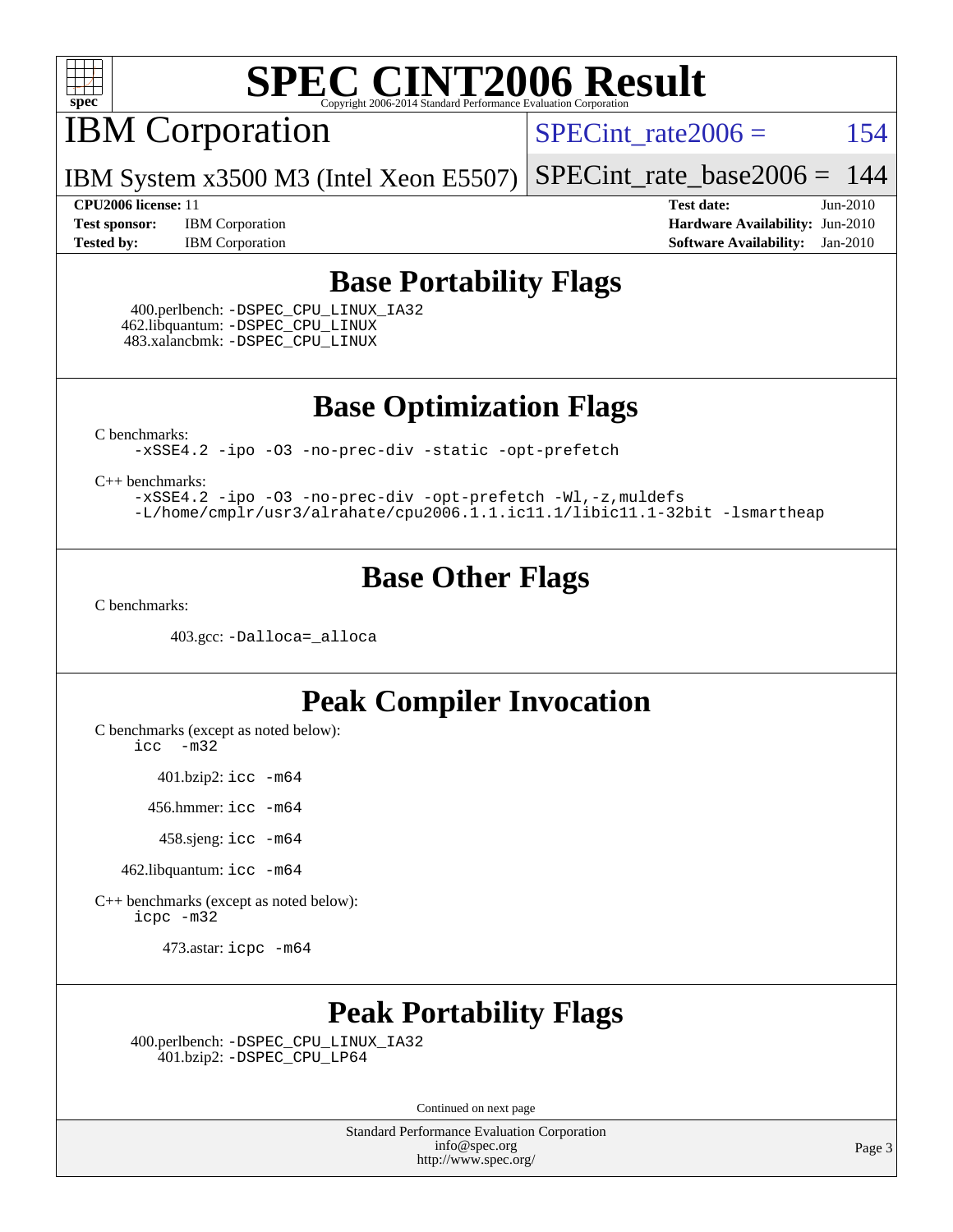

IBM Corporation

SPECint rate $2006 = 154$ 

IBM System x3500 M3 (Intel Xeon E5507) [SPECint\\_rate\\_base2006 =](http://www.spec.org/auto/cpu2006/Docs/result-fields.html#SPECintratebase2006)  $144$ 

**[Test sponsor:](http://www.spec.org/auto/cpu2006/Docs/result-fields.html#Testsponsor)** IBM Corporation **[Hardware Availability:](http://www.spec.org/auto/cpu2006/Docs/result-fields.html#HardwareAvailability)** Jun-2010 **[Tested by:](http://www.spec.org/auto/cpu2006/Docs/result-fields.html#Testedby)** IBM Corporation **[Software Availability:](http://www.spec.org/auto/cpu2006/Docs/result-fields.html#SoftwareAvailability)** Jan-2010

**[CPU2006 license:](http://www.spec.org/auto/cpu2006/Docs/result-fields.html#CPU2006license)** 11 **[Test date:](http://www.spec.org/auto/cpu2006/Docs/result-fields.html#Testdate)** Jun-2010

### **[Peak Portability Flags \(Continued\)](http://www.spec.org/auto/cpu2006/Docs/result-fields.html#PeakPortabilityFlags)**

 456.hmmer: [-DSPEC\\_CPU\\_LP64](http://www.spec.org/cpu2006/results/res2010q3/cpu2006-20100719-12518.flags.html#suite_peakCPORTABILITY456_hmmer_DSPEC_CPU_LP64) 458.sjeng: [-DSPEC\\_CPU\\_LP64](http://www.spec.org/cpu2006/results/res2010q3/cpu2006-20100719-12518.flags.html#suite_peakCPORTABILITY458_sjeng_DSPEC_CPU_LP64) 462.libquantum: [-DSPEC\\_CPU\\_LP64](http://www.spec.org/cpu2006/results/res2010q3/cpu2006-20100719-12518.flags.html#suite_peakCPORTABILITY462_libquantum_DSPEC_CPU_LP64) [-DSPEC\\_CPU\\_LINUX](http://www.spec.org/cpu2006/results/res2010q3/cpu2006-20100719-12518.flags.html#b462.libquantum_peakCPORTABILITY_DSPEC_CPU_LINUX) 473.astar: [-DSPEC\\_CPU\\_LP64](http://www.spec.org/cpu2006/results/res2010q3/cpu2006-20100719-12518.flags.html#suite_peakCXXPORTABILITY473_astar_DSPEC_CPU_LP64) 483.xalancbmk: [-DSPEC\\_CPU\\_LINUX](http://www.spec.org/cpu2006/results/res2010q3/cpu2006-20100719-12518.flags.html#b483.xalancbmk_peakCXXPORTABILITY_DSPEC_CPU_LINUX)

### **[Peak Optimization Flags](http://www.spec.org/auto/cpu2006/Docs/result-fields.html#PeakOptimizationFlags)**

[C benchmarks](http://www.spec.org/auto/cpu2006/Docs/result-fields.html#Cbenchmarks):

Standard Performance Evaluation Corporation [info@spec.org](mailto:info@spec.org) <http://www.spec.org/> Page 4 400.perlbench: [-xSSE4.2](http://www.spec.org/cpu2006/results/res2010q3/cpu2006-20100719-12518.flags.html#user_peakPASS2_CFLAGSPASS2_LDCFLAGS400_perlbench_f-xSSE42_f91528193cf0b216347adb8b939d4107)(pass 2) [-prof-gen](http://www.spec.org/cpu2006/results/res2010q3/cpu2006-20100719-12518.flags.html#user_peakPASS1_CFLAGSPASS1_LDCFLAGS400_perlbench_prof_gen_e43856698f6ca7b7e442dfd80e94a8fc)(pass 1) [-ipo](http://www.spec.org/cpu2006/results/res2010q3/cpu2006-20100719-12518.flags.html#user_peakPASS2_CFLAGSPASS2_LDCFLAGS400_perlbench_f-ipo)(pass 2) [-O3](http://www.spec.org/cpu2006/results/res2010q3/cpu2006-20100719-12518.flags.html#user_peakPASS2_CFLAGSPASS2_LDCFLAGS400_perlbench_f-O3)(pass 2) [-no-prec-div](http://www.spec.org/cpu2006/results/res2010q3/cpu2006-20100719-12518.flags.html#user_peakPASS2_CFLAGSPASS2_LDCFLAGS400_perlbench_f-no-prec-div)(pass 2) [-static](http://www.spec.org/cpu2006/results/res2010q3/cpu2006-20100719-12518.flags.html#user_peakPASS2_CFLAGSPASS2_LDCFLAGS400_perlbench_f-static)(pass 2) [-prof-use](http://www.spec.org/cpu2006/results/res2010q3/cpu2006-20100719-12518.flags.html#user_peakPASS2_CFLAGSPASS2_LDCFLAGS400_perlbench_prof_use_bccf7792157ff70d64e32fe3e1250b55)(pass 2) [-ansi-alias](http://www.spec.org/cpu2006/results/res2010q3/cpu2006-20100719-12518.flags.html#user_peakCOPTIMIZE400_perlbench_f-ansi-alias) 401.bzip2: [-xSSE4.2](http://www.spec.org/cpu2006/results/res2010q3/cpu2006-20100719-12518.flags.html#user_peakPASS2_CFLAGSPASS2_LDCFLAGS401_bzip2_f-xSSE42_f91528193cf0b216347adb8b939d4107)(pass 2) [-prof-gen](http://www.spec.org/cpu2006/results/res2010q3/cpu2006-20100719-12518.flags.html#user_peakPASS1_CFLAGSPASS1_LDCFLAGS401_bzip2_prof_gen_e43856698f6ca7b7e442dfd80e94a8fc)(pass 1) [-ipo](http://www.spec.org/cpu2006/results/res2010q3/cpu2006-20100719-12518.flags.html#user_peakPASS2_CFLAGSPASS2_LDCFLAGS401_bzip2_f-ipo)(pass 2) [-O3](http://www.spec.org/cpu2006/results/res2010q3/cpu2006-20100719-12518.flags.html#user_peakPASS2_CFLAGSPASS2_LDCFLAGS401_bzip2_f-O3)(pass 2) [-no-prec-div](http://www.spec.org/cpu2006/results/res2010q3/cpu2006-20100719-12518.flags.html#user_peakPASS2_CFLAGSPASS2_LDCFLAGS401_bzip2_f-no-prec-div)(pass 2) [-static](http://www.spec.org/cpu2006/results/res2010q3/cpu2006-20100719-12518.flags.html#user_peakPASS2_CFLAGSPASS2_LDCFLAGS401_bzip2_f-static)(pass 2) [-prof-use](http://www.spec.org/cpu2006/results/res2010q3/cpu2006-20100719-12518.flags.html#user_peakPASS2_CFLAGSPASS2_LDCFLAGS401_bzip2_prof_use_bccf7792157ff70d64e32fe3e1250b55)(pass 2) [-opt-prefetch](http://www.spec.org/cpu2006/results/res2010q3/cpu2006-20100719-12518.flags.html#user_peakCOPTIMIZE401_bzip2_f-opt-prefetch) [-ansi-alias](http://www.spec.org/cpu2006/results/res2010q3/cpu2006-20100719-12518.flags.html#user_peakCOPTIMIZE401_bzip2_f-ansi-alias) [-auto-ilp32](http://www.spec.org/cpu2006/results/res2010q3/cpu2006-20100719-12518.flags.html#user_peakCOPTIMIZE401_bzip2_f-auto-ilp32) 403.gcc: [-xSSE4.2](http://www.spec.org/cpu2006/results/res2010q3/cpu2006-20100719-12518.flags.html#user_peakCOPTIMIZE403_gcc_f-xSSE42_f91528193cf0b216347adb8b939d4107) [-ipo](http://www.spec.org/cpu2006/results/res2010q3/cpu2006-20100719-12518.flags.html#user_peakCOPTIMIZE403_gcc_f-ipo) [-O3](http://www.spec.org/cpu2006/results/res2010q3/cpu2006-20100719-12518.flags.html#user_peakCOPTIMIZE403_gcc_f-O3) [-no-prec-div](http://www.spec.org/cpu2006/results/res2010q3/cpu2006-20100719-12518.flags.html#user_peakCOPTIMIZE403_gcc_f-no-prec-div) [-static](http://www.spec.org/cpu2006/results/res2010q3/cpu2006-20100719-12518.flags.html#user_peakCOPTIMIZE403_gcc_f-static) 429.mcf: [-xSSE4.2](http://www.spec.org/cpu2006/results/res2010q3/cpu2006-20100719-12518.flags.html#user_peakCOPTIMIZE429_mcf_f-xSSE42_f91528193cf0b216347adb8b939d4107) [-ipo](http://www.spec.org/cpu2006/results/res2010q3/cpu2006-20100719-12518.flags.html#user_peakCOPTIMIZE429_mcf_f-ipo) [-O3](http://www.spec.org/cpu2006/results/res2010q3/cpu2006-20100719-12518.flags.html#user_peakCOPTIMIZE429_mcf_f-O3) [-no-prec-div](http://www.spec.org/cpu2006/results/res2010q3/cpu2006-20100719-12518.flags.html#user_peakCOPTIMIZE429_mcf_f-no-prec-div) [-static](http://www.spec.org/cpu2006/results/res2010q3/cpu2006-20100719-12518.flags.html#user_peakCOPTIMIZE429_mcf_f-static) [-opt-prefetch](http://www.spec.org/cpu2006/results/res2010q3/cpu2006-20100719-12518.flags.html#user_peakCOPTIMIZE429_mcf_f-opt-prefetch) 445.gobmk: [-xSSE4.2](http://www.spec.org/cpu2006/results/res2010q3/cpu2006-20100719-12518.flags.html#user_peakPASS2_CFLAGSPASS2_LDCFLAGS445_gobmk_f-xSSE42_f91528193cf0b216347adb8b939d4107)(pass 2) [-prof-gen](http://www.spec.org/cpu2006/results/res2010q3/cpu2006-20100719-12518.flags.html#user_peakPASS1_CFLAGSPASS1_LDCFLAGS445_gobmk_prof_gen_e43856698f6ca7b7e442dfd80e94a8fc)(pass 1) [-prof-use](http://www.spec.org/cpu2006/results/res2010q3/cpu2006-20100719-12518.flags.html#user_peakPASS2_CFLAGSPASS2_LDCFLAGS445_gobmk_prof_use_bccf7792157ff70d64e32fe3e1250b55)(pass 2) [-O2](http://www.spec.org/cpu2006/results/res2010q3/cpu2006-20100719-12518.flags.html#user_peakCOPTIMIZE445_gobmk_f-O2) [-ipo](http://www.spec.org/cpu2006/results/res2010q3/cpu2006-20100719-12518.flags.html#user_peakCOPTIMIZE445_gobmk_f-ipo) [-no-prec-div](http://www.spec.org/cpu2006/results/res2010q3/cpu2006-20100719-12518.flags.html#user_peakCOPTIMIZE445_gobmk_f-no-prec-div) [-ansi-alias](http://www.spec.org/cpu2006/results/res2010q3/cpu2006-20100719-12518.flags.html#user_peakCOPTIMIZE445_gobmk_f-ansi-alias) 456.hmmer: [-xSSE4.2](http://www.spec.org/cpu2006/results/res2010q3/cpu2006-20100719-12518.flags.html#user_peakCOPTIMIZE456_hmmer_f-xSSE42_f91528193cf0b216347adb8b939d4107) [-ipo](http://www.spec.org/cpu2006/results/res2010q3/cpu2006-20100719-12518.flags.html#user_peakCOPTIMIZE456_hmmer_f-ipo) [-O3](http://www.spec.org/cpu2006/results/res2010q3/cpu2006-20100719-12518.flags.html#user_peakCOPTIMIZE456_hmmer_f-O3) [-no-prec-div](http://www.spec.org/cpu2006/results/res2010q3/cpu2006-20100719-12518.flags.html#user_peakCOPTIMIZE456_hmmer_f-no-prec-div) [-static](http://www.spec.org/cpu2006/results/res2010q3/cpu2006-20100719-12518.flags.html#user_peakCOPTIMIZE456_hmmer_f-static) [-unroll2](http://www.spec.org/cpu2006/results/res2010q3/cpu2006-20100719-12518.flags.html#user_peakCOPTIMIZE456_hmmer_f-unroll_784dae83bebfb236979b41d2422d7ec2) [-ansi-alias](http://www.spec.org/cpu2006/results/res2010q3/cpu2006-20100719-12518.flags.html#user_peakCOPTIMIZE456_hmmer_f-ansi-alias) [-auto-ilp32](http://www.spec.org/cpu2006/results/res2010q3/cpu2006-20100719-12518.flags.html#user_peakCOPTIMIZE456_hmmer_f-auto-ilp32) 458.sjeng: [-xSSE4.2](http://www.spec.org/cpu2006/results/res2010q3/cpu2006-20100719-12518.flags.html#user_peakPASS2_CFLAGSPASS2_LDCFLAGS458_sjeng_f-xSSE42_f91528193cf0b216347adb8b939d4107)(pass 2) [-prof-gen](http://www.spec.org/cpu2006/results/res2010q3/cpu2006-20100719-12518.flags.html#user_peakPASS1_CFLAGSPASS1_LDCFLAGS458_sjeng_prof_gen_e43856698f6ca7b7e442dfd80e94a8fc)(pass 1) [-ipo](http://www.spec.org/cpu2006/results/res2010q3/cpu2006-20100719-12518.flags.html#user_peakPASS2_CFLAGSPASS2_LDCFLAGS458_sjeng_f-ipo)(pass 2) [-O3](http://www.spec.org/cpu2006/results/res2010q3/cpu2006-20100719-12518.flags.html#user_peakPASS2_CFLAGSPASS2_LDCFLAGS458_sjeng_f-O3)(pass 2) [-no-prec-div](http://www.spec.org/cpu2006/results/res2010q3/cpu2006-20100719-12518.flags.html#user_peakPASS2_CFLAGSPASS2_LDCFLAGS458_sjeng_f-no-prec-div)(pass 2) [-static](http://www.spec.org/cpu2006/results/res2010q3/cpu2006-20100719-12518.flags.html#user_peakPASS2_CFLAGSPASS2_LDCFLAGS458_sjeng_f-static)(pass 2) [-prof-use](http://www.spec.org/cpu2006/results/res2010q3/cpu2006-20100719-12518.flags.html#user_peakPASS2_CFLAGSPASS2_LDCFLAGS458_sjeng_prof_use_bccf7792157ff70d64e32fe3e1250b55)(pass 2) [-unroll4](http://www.spec.org/cpu2006/results/res2010q3/cpu2006-20100719-12518.flags.html#user_peakCOPTIMIZE458_sjeng_f-unroll_4e5e4ed65b7fd20bdcd365bec371b81f) [-auto-ilp32](http://www.spec.org/cpu2006/results/res2010q3/cpu2006-20100719-12518.flags.html#user_peakCOPTIMIZE458_sjeng_f-auto-ilp32) 462.libquantum: [-xSSE4.2](http://www.spec.org/cpu2006/results/res2010q3/cpu2006-20100719-12518.flags.html#user_peakCOPTIMIZE462_libquantum_f-xSSE42_f91528193cf0b216347adb8b939d4107) [-ipo](http://www.spec.org/cpu2006/results/res2010q3/cpu2006-20100719-12518.flags.html#user_peakCOPTIMIZE462_libquantum_f-ipo) [-O3](http://www.spec.org/cpu2006/results/res2010q3/cpu2006-20100719-12518.flags.html#user_peakCOPTIMIZE462_libquantum_f-O3) [-no-prec-div](http://www.spec.org/cpu2006/results/res2010q3/cpu2006-20100719-12518.flags.html#user_peakCOPTIMIZE462_libquantum_f-no-prec-div) [-static](http://www.spec.org/cpu2006/results/res2010q3/cpu2006-20100719-12518.flags.html#user_peakCOPTIMIZE462_libquantum_f-static) [-auto-ilp32](http://www.spec.org/cpu2006/results/res2010q3/cpu2006-20100719-12518.flags.html#user_peakCOPTIMIZE462_libquantum_f-auto-ilp32) [-opt-prefetch](http://www.spec.org/cpu2006/results/res2010q3/cpu2006-20100719-12518.flags.html#user_peakCOPTIMIZE462_libquantum_f-opt-prefetch) 464.h264ref: [-xSSE4.2](http://www.spec.org/cpu2006/results/res2010q3/cpu2006-20100719-12518.flags.html#user_peakPASS2_CFLAGSPASS2_LDCFLAGS464_h264ref_f-xSSE42_f91528193cf0b216347adb8b939d4107)(pass 2) [-prof-gen](http://www.spec.org/cpu2006/results/res2010q3/cpu2006-20100719-12518.flags.html#user_peakPASS1_CFLAGSPASS1_LDCFLAGS464_h264ref_prof_gen_e43856698f6ca7b7e442dfd80e94a8fc)(pass 1) [-ipo](http://www.spec.org/cpu2006/results/res2010q3/cpu2006-20100719-12518.flags.html#user_peakPASS2_CFLAGSPASS2_LDCFLAGS464_h264ref_f-ipo)(pass 2) [-O3](http://www.spec.org/cpu2006/results/res2010q3/cpu2006-20100719-12518.flags.html#user_peakPASS2_CFLAGSPASS2_LDCFLAGS464_h264ref_f-O3)(pass 2) [-no-prec-div](http://www.spec.org/cpu2006/results/res2010q3/cpu2006-20100719-12518.flags.html#user_peakPASS2_CFLAGSPASS2_LDCFLAGS464_h264ref_f-no-prec-div)(pass 2) [-static](http://www.spec.org/cpu2006/results/res2010q3/cpu2006-20100719-12518.flags.html#user_peakPASS2_CFLAGSPASS2_LDCFLAGS464_h264ref_f-static)(pass 2) [-prof-use](http://www.spec.org/cpu2006/results/res2010q3/cpu2006-20100719-12518.flags.html#user_peakPASS2_CFLAGSPASS2_LDCFLAGS464_h264ref_prof_use_bccf7792157ff70d64e32fe3e1250b55)(pass 2) [-unroll2](http://www.spec.org/cpu2006/results/res2010q3/cpu2006-20100719-12518.flags.html#user_peakCOPTIMIZE464_h264ref_f-unroll_784dae83bebfb236979b41d2422d7ec2) [-ansi-alias](http://www.spec.org/cpu2006/results/res2010q3/cpu2006-20100719-12518.flags.html#user_peakCOPTIMIZE464_h264ref_f-ansi-alias) [C++ benchmarks:](http://www.spec.org/auto/cpu2006/Docs/result-fields.html#CXXbenchmarks) 471.omnetpp: [-xSSE4.2](http://www.spec.org/cpu2006/results/res2010q3/cpu2006-20100719-12518.flags.html#user_peakPASS2_CXXFLAGSPASS2_LDCXXFLAGS471_omnetpp_f-xSSE42_f91528193cf0b216347adb8b939d4107)(pass 2) [-prof-gen](http://www.spec.org/cpu2006/results/res2010q3/cpu2006-20100719-12518.flags.html#user_peakPASS1_CXXFLAGSPASS1_LDCXXFLAGS471_omnetpp_prof_gen_e43856698f6ca7b7e442dfd80e94a8fc)(pass 1) [-ipo](http://www.spec.org/cpu2006/results/res2010q3/cpu2006-20100719-12518.flags.html#user_peakPASS2_CXXFLAGSPASS2_LDCXXFLAGS471_omnetpp_f-ipo)(pass 2) [-O3](http://www.spec.org/cpu2006/results/res2010q3/cpu2006-20100719-12518.flags.html#user_peakPASS2_CXXFLAGSPASS2_LDCXXFLAGS471_omnetpp_f-O3)(pass 2) [-no-prec-div](http://www.spec.org/cpu2006/results/res2010q3/cpu2006-20100719-12518.flags.html#user_peakPASS2_CXXFLAGSPASS2_LDCXXFLAGS471_omnetpp_f-no-prec-div)(pass 2) [-prof-use](http://www.spec.org/cpu2006/results/res2010q3/cpu2006-20100719-12518.flags.html#user_peakPASS2_CXXFLAGSPASS2_LDCXXFLAGS471_omnetpp_prof_use_bccf7792157ff70d64e32fe3e1250b55)(pass 2) [-ansi-alias](http://www.spec.org/cpu2006/results/res2010q3/cpu2006-20100719-12518.flags.html#user_peakCXXOPTIMIZE471_omnetpp_f-ansi-alias) [-opt-ra-region-strategy=block](http://www.spec.org/cpu2006/results/res2010q3/cpu2006-20100719-12518.flags.html#user_peakCXXOPTIMIZE471_omnetpp_f-opt-ra-region-strategy-block_a0a37c372d03933b2a18d4af463c1f69) [-Wl,-z,muldefs](http://www.spec.org/cpu2006/results/res2010q3/cpu2006-20100719-12518.flags.html#user_peakEXTRA_LDFLAGS471_omnetpp_link_force_multiple1_74079c344b956b9658436fd1b6dd3a8a) [-L/home/cmplr/usr3/alrahate/cpu2006.1.1.ic11.1/libic11.1-32bit -lsmartheap](http://www.spec.org/cpu2006/results/res2010q3/cpu2006-20100719-12518.flags.html#user_peakEXTRA_LIBS471_omnetpp_SmartHeap_d86dffe4a79b79ef8890d5cce17030c3)  $473.\text{astar: } -xSSE4$ .  $2(\text{pass 2})$   $-\text{prof-gen}(\text{pass 1})$   $-i\text{po}(\text{pass 2})$ [-O3](http://www.spec.org/cpu2006/results/res2010q3/cpu2006-20100719-12518.flags.html#user_peakPASS2_CXXFLAGSPASS2_LDCXXFLAGS473_astar_f-O3)(pass 2) [-no-prec-div](http://www.spec.org/cpu2006/results/res2010q3/cpu2006-20100719-12518.flags.html#user_peakPASS2_CXXFLAGSPASS2_LDCXXFLAGS473_astar_f-no-prec-div)(pass 2) [-prof-use](http://www.spec.org/cpu2006/results/res2010q3/cpu2006-20100719-12518.flags.html#user_peakPASS2_CXXFLAGSPASS2_LDCXXFLAGS473_astar_prof_use_bccf7792157ff70d64e32fe3e1250b55)(pass 2) [-ansi-alias](http://www.spec.org/cpu2006/results/res2010q3/cpu2006-20100719-12518.flags.html#user_peakCXXOPTIMIZE473_astar_f-ansi-alias) [-opt-ra-region-strategy=routine](http://www.spec.org/cpu2006/results/res2010q3/cpu2006-20100719-12518.flags.html#user_peakCXXOPTIMIZE473_astar_f-opt-ra-region-strategy-routine_ba086ea3b1d46a52e1238e2ca173ed44) [-Wl,-z,muldefs](http://www.spec.org/cpu2006/results/res2010q3/cpu2006-20100719-12518.flags.html#user_peakEXTRA_LDFLAGS473_astar_link_force_multiple1_74079c344b956b9658436fd1b6dd3a8a) Continued on next page